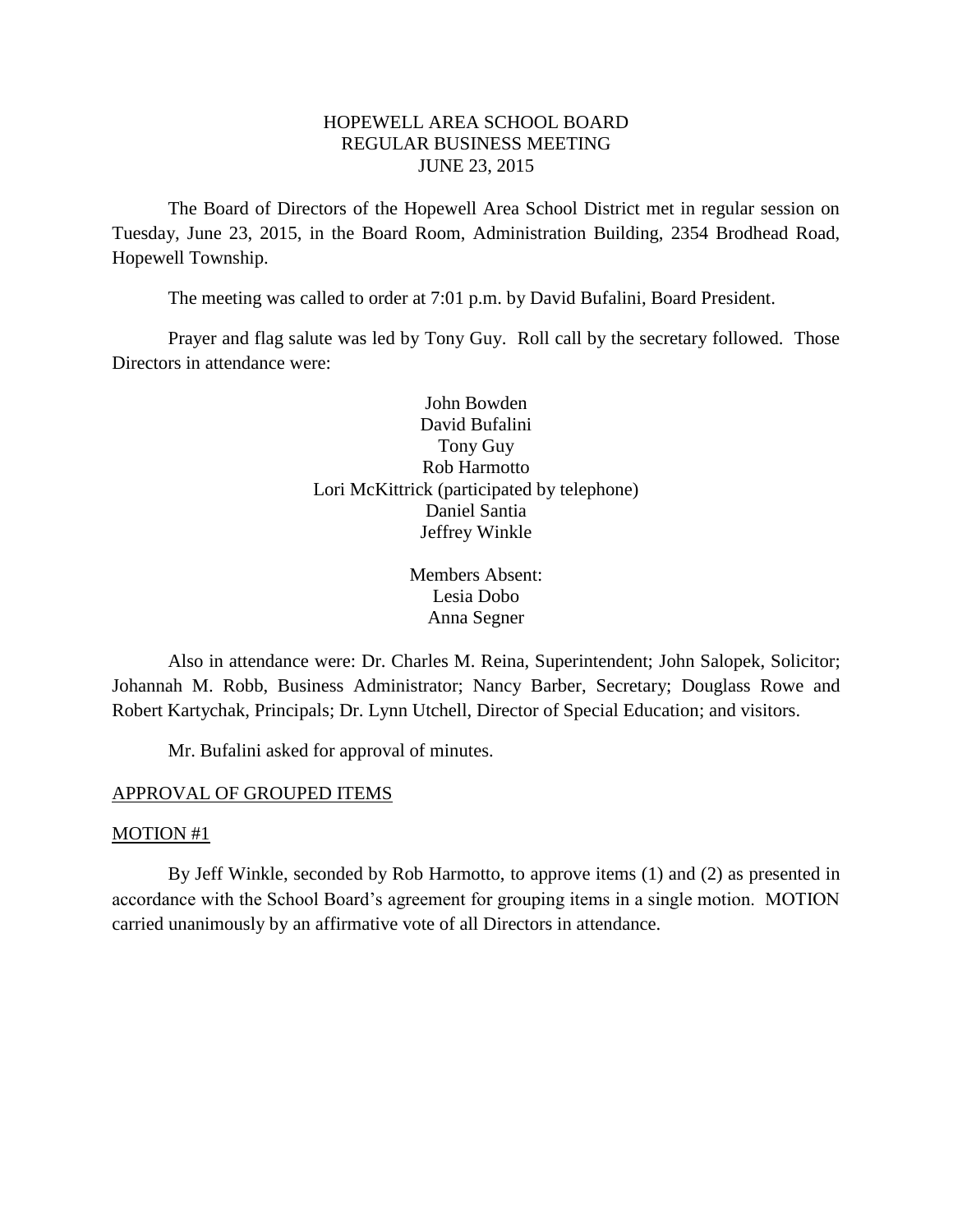## Approval of Minutes

- 1. Recommendation to approve the May 26, 2015 business meeting minutes as presented.
- 2. Recommendation to approve the June 9, 2015 work meeting minutes as presented.

# APPROVAL OF GROUPED ITEMS

## MOTION #2

By Tony Guy, seconded by Dan Santia, to approve items (1) through (3) as presented in accordance with School Board's agreement for grouping items in a single motion. MOTION carried unanimously by an affirmative vote of all Directors in attendance.

#### Tax Collectors' Report

1. Recommendation to accept report for taxes collected for the month of May 2015, as presented, and make said report a part of these minutes.

#### Treasurer's Report

2. Recommendation to accept report of the Treasurer for the month of May 2015, as presented, and make said report a part of these minutes.

## Financial Statements

3. Recommendation to accept Financial Statements for the month of May 2015, as presented, and make said statements a part of these minutes.

#### VISITOR'S COMMENTS

Tammy Holland advocated for smaller class size at the elementary schools. She encouraged the Board to reconsider their decision to have only two first grade classrooms at Independence for the 2015-2016 school year.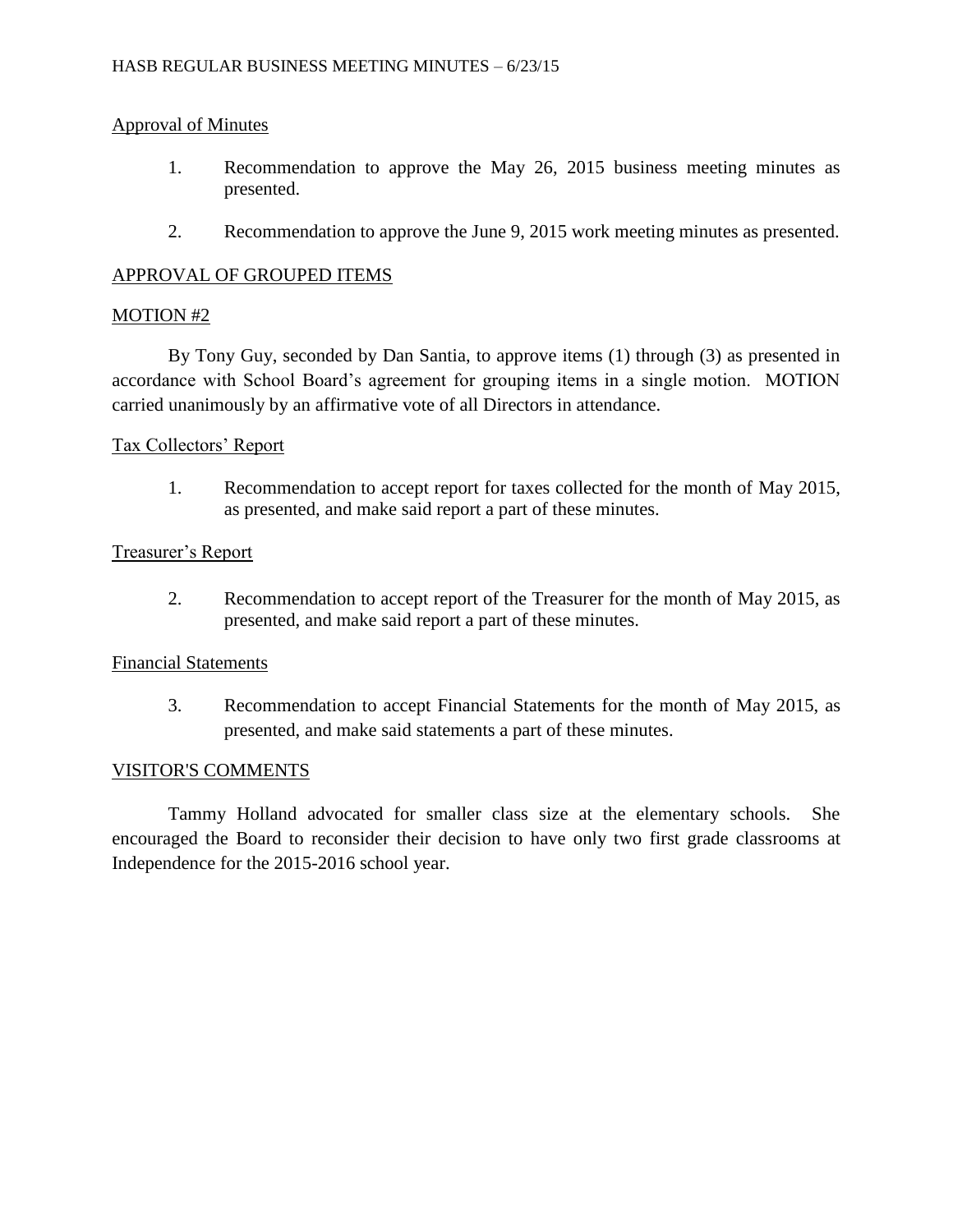At this time Mr. Bufalini asked that Committee discussion and recommendations begin.

# **Education/Curriculum/Instruction by Tony Guy**

## APPROVAL OF GROUPED ITEMS

## MOTION #3

By Tony Guy seconded by John Bowden to approve items 1 through 5 in accordance with the School Board's agreement for grouping items in a single motion. MOTION carried unanimously by an affirmative vote of all Directors in attendance.

- 1. Request of Lisa Kozlowski to establish a "Girls on the Run" program for the District.
- 2. Request of Kerry Wilson to establish an after school "Music as Service" club at the Junior High School.
- 3. Revised request for adoption of PH Calculus: Graphical, Numerical, and Algebraic  $(5<sup>th</sup> Edition)$ , Pearson Publishers, copyright 2016, as the mathematics textbook for Calculus effective the 2015-2016 School Year. Approximate cost for purchase is \$6,613.43.
- 4. Blood lipid screening, conducted by the Beaver County Cancer & Heart Association, for  $7<sup>th</sup>$  and  $8<sup>th</sup>$  grade students on March 16, 2016. Cost of the test for students will be \$5. Further, District to provide breakfast to all students participating in said program.
- 5. Revised job description for Assistant Superintendent.

# **Athletics by Tony Guy, Chair**

## APPROVAL OF GROUPED ITEMS

## MOTION #4

By Tony Guy seconded by John Bowden to approve items 1 and 2 in accordance with the School Board's agreement for grouping items in a single motion. MOTION carried unanimously by an affirmative vote of all Directors in attendance.

- 1. Payment of spring coaches beyond the regular season. (**Attachment**)
- 2. Request from Hopewell Youth Football to have their  $7<sup>th</sup>$  and  $8<sup>th</sup>$  grade cheerleaders cheer at Junior High Football games. All expenses, including insurance, will be covered by the Hopewell Youth Football League.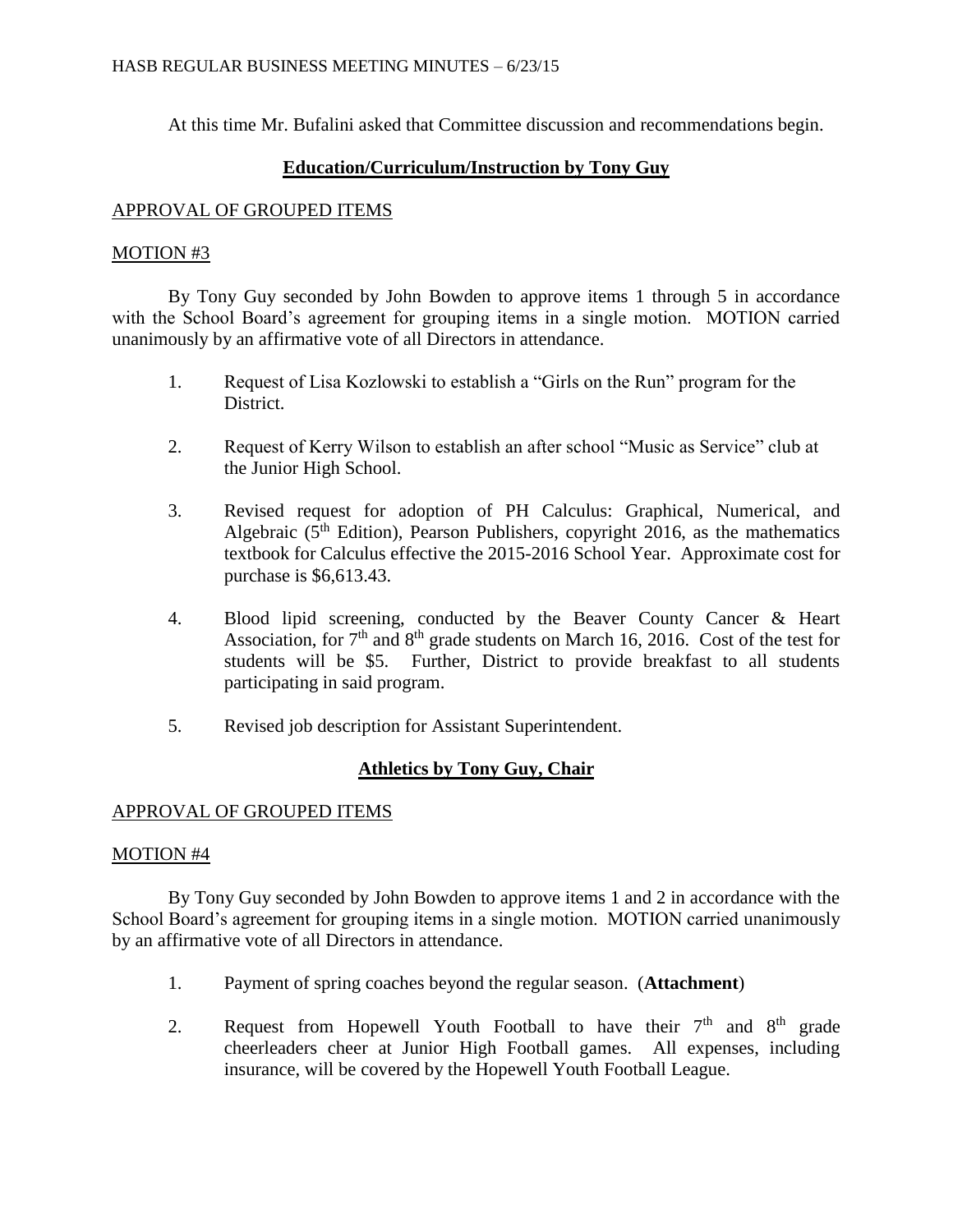# **Buildings and Grounds by Daniel Santia, Co-Chair**

## APPROVAL OF GROUPED ITEMS

#### MOTION #5

By Daniel Santia, seconded by Rob Harmotto, to approve items 1 and 2, as presented in accordance with School Board's agreement for grouping items in a single motion. MOTION carried unanimously by an affirmative vote of all Directors in attendance.

- 1. 2015 Summer Pool Schedule. (**Attachment**)
- 2. Request of Tim Sabo, Austin Tisch and Griffin Curry,  $12<sup>th</sup>$  grade students at the senior high school, to build two pitcher's mounds for both home and visitor use during warm ups before games. This would be the senior project for each student.

## **Finance and Budget by John Bowden, Chair**

## APPROVAL OF GROUPED ITEMS

#### MOTION #6

By John Bowden, seconded by Daniel Santia, to approve items (1) through (3) and to ratify items (4) and (5) as presented in accordance with School Board's agreement for grouping items in a single motion. MOTION carried unanimously by an affirmative roll call vote of all Directors in attendance.

- 1. General Fund payments in the amount of \$250,282.42
- 2. Cafeteria Fund payments in the amount of \$129,932.57
- 3. Capital Reserve Fund payments in the amount of \$8,394.53
- 4. General Fund payments in the amount of \$1,910,936.24
- 5. Capital Reserve Fund payments in the amount of \$23,438.00

#### MOTION #7

By John Bowden, seconded by Tony Guy, to approve Resolution #2-2015, a Resolution providing for adoption of the Final General Fund budget for the 2015-2016 Fiscal Year, which projects revenues of \$35,953,950 and appropriations of \$37,558,897. The difference of \$1,604,947 will come from the Fund Balance. MOTION carried by a majority roll call vote of all Directors in attendance, with Jeff Winkle voting no.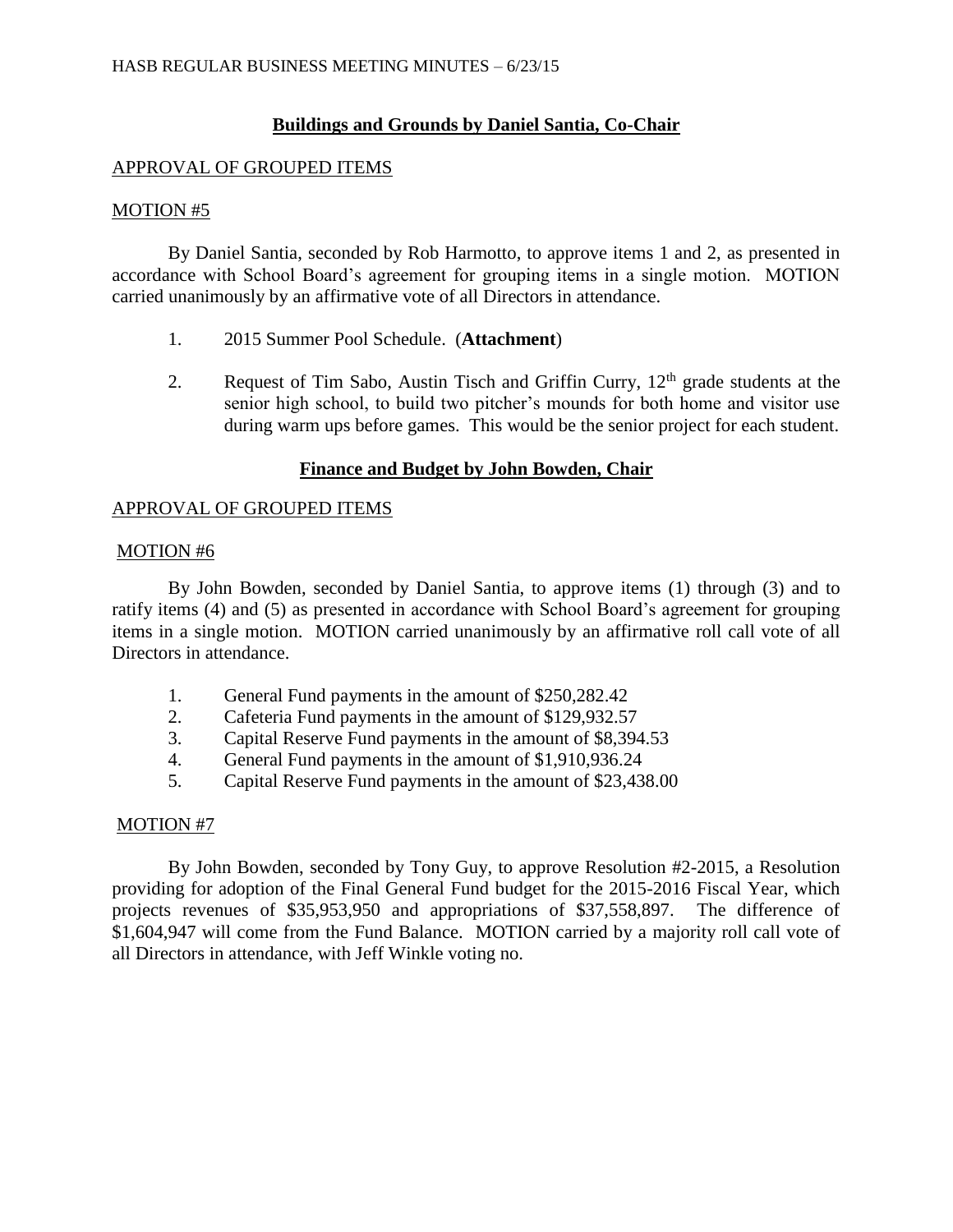## MOTION #8

By John Bowden, seconded by Rob Harmotto, to approve Resolution #3-2015, a Resolution levying a tax during the 2015-2016 School Fiscal Year upon real estate within the territorial limits of the School District and fixing the rate thereof at 70.0 mills. MOTION carried by a majority roll call vote of all Directors in attendance, with Jeff Winkle voting no.

## APPROVAL OF GROUPED ITEMS

## MOTION #9

By John Bowden, seconded by Daniel Santia, to approve items (1) through (10) as presented in accordance with School Board's agreement for grouping items in a single motion. MOTION carried unanimously by an affirmative roll call vote of all Directors in attendance.

- 1. Resolution #4-2015, a Resolution requesting the Chief County Assessor to direct the inspection and reassessment of all taxable property within the territorial limits of the School District to which major improvements were made after September 1, 2014, and not included in the tax duplicate certified to the Treasurer of the School District for the School Fiscal Year beginning July 1, 2015 and ending June 30, 2016.
- 2. Resolution #5-2015, a Resolution authorizing rates of discounts and penalties on real estate taxes for the 2015-2016 School Fiscal Year.
- 3. Resolution #6-2015, a Resolution providing for the installment payment of real estate taxes during the School Fiscal Year 2015-2016.
- 4. Resolution #7-2015, a Resolution reenacting for the 2015-2016 School Fiscal Year the tax upon transfers of real estate situated within the territorial limits of the School District, the same heretofore imposed pursuant to the authority contained in the Local Tax Enabling Act.
- 5. Resolution #8-2015, a Resolution reenacting for the 2016 Calendar Year the tax upon salaries, wages, commissions, compensations, net profits, and other earned income of residents, the same heretofore imposed pursuant to the authority contained in the Local Tax Enabling Act.
- 6. Resolution #9-2015, a Resolution reenacting for the 2015-2016 School Fiscal Year the tax upon natural persons engaging in an occupation within the territorial limits of the School District, the same heretofore imposed pursuant to the authority contained in the Local Tax Enabling Act.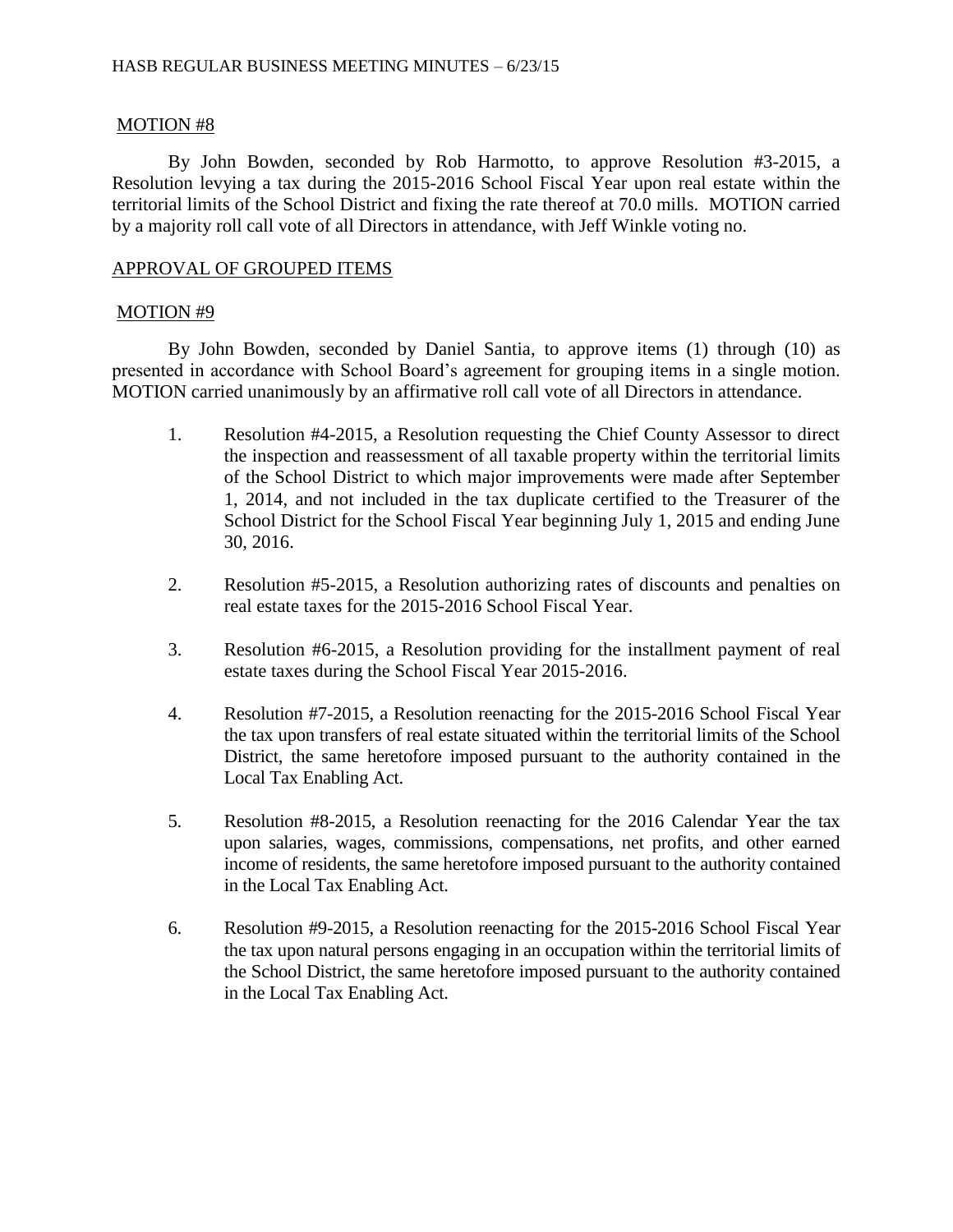- 7. Resolution #10-2015, a Resolution reenacting for the 2015-2016 School Fiscal Year the mercantile tax upon the gross receipts of wholesale and retail business activity performed or rendered within the territorial limits of the School District, the same heretofore imposed pursuant to the authority contained in the Local Tax Enabling Act.
- 8. Resolution #11-2015, a Resolution authorizing the Homestead and Farmstead Exclusion real estate assessment reductions for the Hopewell Area School District's Fiscal Year beginning July 1, 2015, under the provisions of the Taxpayer Relief Act (Act 1 of 2006).
- 9. Master Service Agreement between Highmark and the Hopewell Area School District for the administration of the Health Services Account, effective July 1, 2015 through June 30, 2016.
- 10. Proposal from HM Casualty Insurance Company in the amount of \$225,757.00 for workers compensation insurance, effective July 1, 2015 through June 30, 2016.

# **Nutrition & Food Service by Lori McKittrick, Chair**

# MOTION #10

By Lori McKittrick, seconded by Rob Harmotto, to approve the Agreement between the BVIU and the District to provide students with services authorized by the National School Breakfast and Lunch Program effective July 1, 2015 through June 30, 2016. This permits the BVIU to provide services accordingly for District students attending New Horizon School. MOTION carried unanimously by an affirmative vote of all Directors in attendance

# **Personnel by Rob Harmotto, Chair**

## MOTION #11

By Rob Harmotto, seconded by John Bowden, to accept the resignation for retirement of Cheryl Robbins-Lufkin, business education teacher at Hopewell High School, effective October 2, 2015. MOTION carried unanimously by an affirmative vote of all Directors in attendance.

# APPROVAL OF GROUPED ITEMS

## MOTION #12

By John Bowden, seconded by Daniel Santia, to approve items (1) through (11) as presented in accordance with School Board's agreement for grouping items in a single motion. MOTION carried unanimously by an affirmative roll call vote of all Directors in attendance.

1. Employment of Mary Critchlow as  $1<sup>st</sup>$  assistant cheer coach, effective June 24, 2015.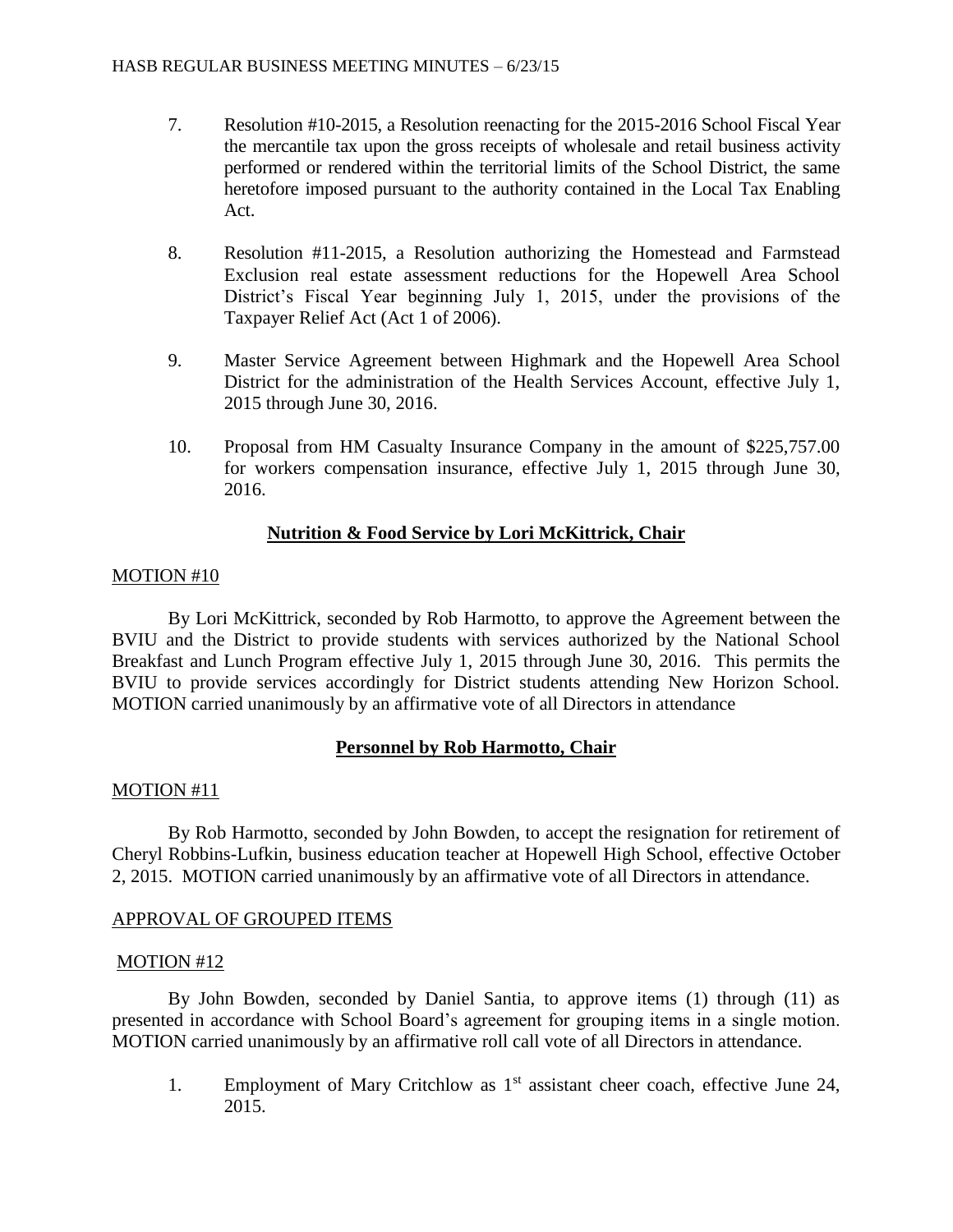- 2. Employment of Debbie Rains as  $2<sup>nd</sup>$  assistant cheer coach, effective June 24, 2015.
- 3. Employment of Rich Collins as Boys' Varsity and Junior Varsity Golf Coach, effective June 24, 2015.
- 4. Employment of Rob Tapler as Boys' Varsity and Junior Varsity Golf Coach, effective June 24, 2015.
- 5. Employment of Dan Hilton as an assistant football coach, effective June 24, 2015.
- 6. Employment of John Lord as an assistant football coach, effective June 24, 2015.
- 7. Employment of Dave DeMarco as an assistant football coach, effective June 24, 2015.
- 8. Employment of Olivia Bonavita as an assistant cross country coach, effective June 24, 2015.
- 9. Employment of Troy Thomas as  $1<sup>st</sup>$  Assistant Band Director, effective June 24, 2015.
- 10. Employment of Jennifer Peet as 2<sup>nd</sup> Assistant Band Director, effective June 24, 2015.
- 11. Substitute personnel rosters.

#### MOTION #13

By Rob Harmotto, seconded by John Bowden, to approve the employment contract between the Hopewell Area School District and Jacie L. Maslyk, D.Ed. for a 5 year term as Assistant Superintendent, effective July 1, 2015, at a salary of \$110,000.00. MOTION carried unanimously by an affirmative roll call vote of all Directors in attendance.

#### MOTION #14

By Rob Harmotto, seconded by Jeffery Winkle to approve the employment of Michael Milanovich as interim Assistant Principal at the Senior High School for a period of 1 year effective July 1, 2015 through June 30, 2016, at a salary of \$70,000.00 with benefits. MOTION carried by an affirmative roll call vote of all Directors in attendance.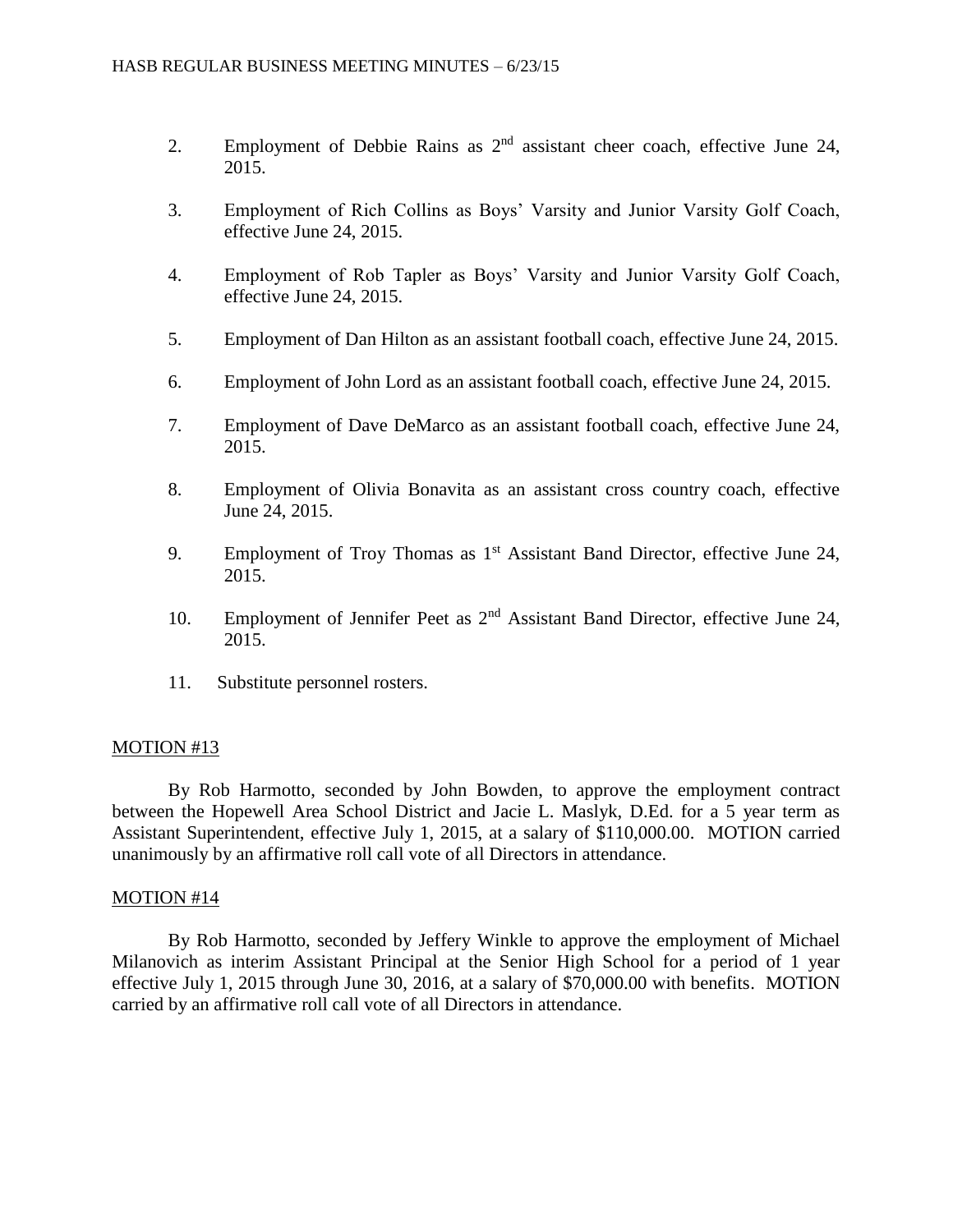### HASB REGULAR BUSINESS MEETING MINUTES – 6/23/15

## Superintendent's Report

Dr. Reina spoke of the following items in his Superintendent's Report.

- 1. He introduced and welcomed Dr. Maslyk to the District.
- 2. He wished Ms. Lufkin well in her retirement.
- 3. Dr. Reina will be meeting with staff and local police departments that attended ALICE training to discuss education and training of staff and students.
- 4. Principals are completing the interview process for open positions. Board interviews will be scheduled for mid to late July.
- 5. Dr. Reina hoped that the Board had a nice rest of their summer and said that he looked forward to seeing them at the next meeting on July 28, 2015.

## Solicitor's Report

Nothing to report.

## Unfinished Business

Nothing to report.

## Upcoming School Board Meetings

July 28, 2015 – 7:00 p.m. Regular Business Meeting, Central Administration